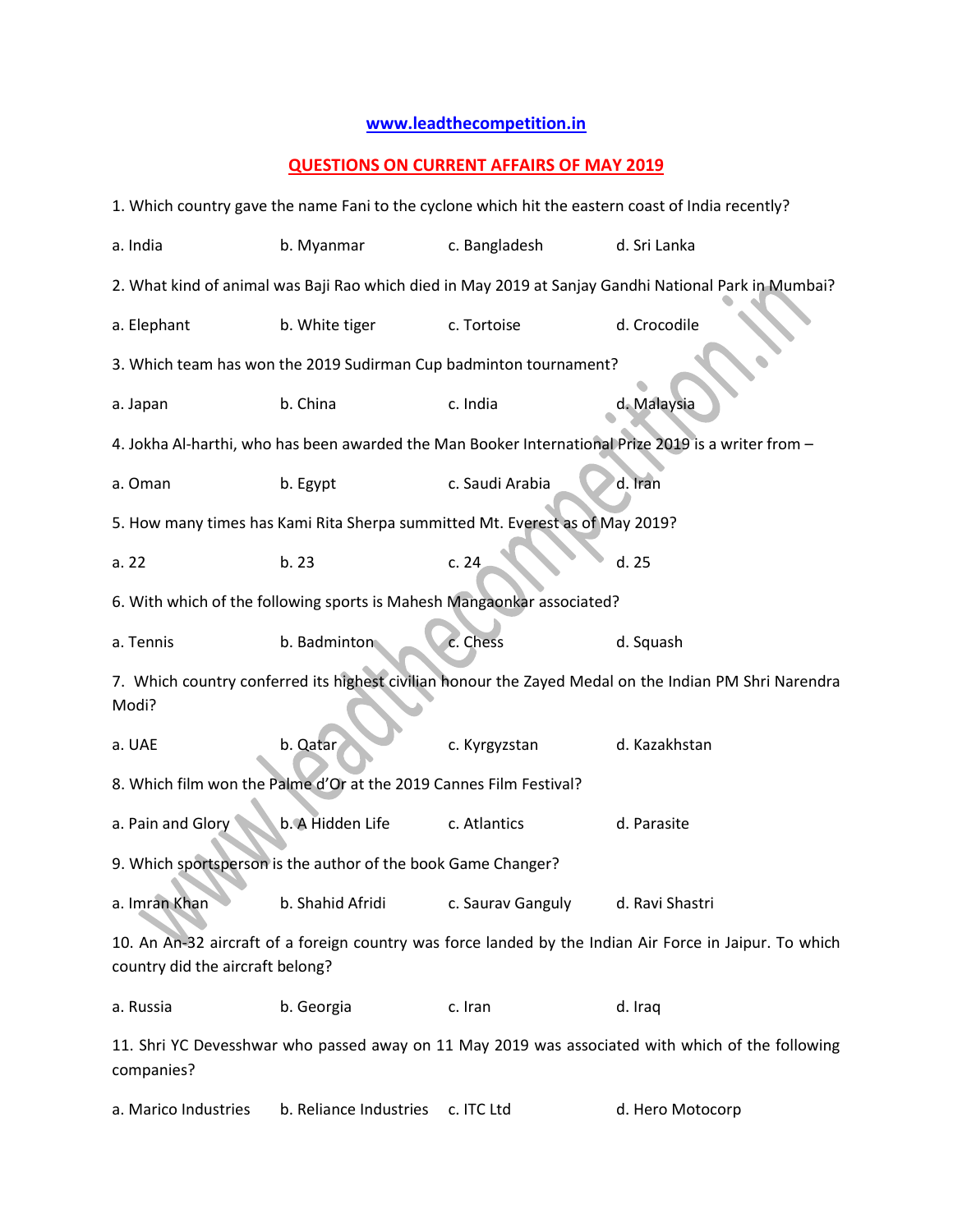| 12. Of which country was Mr. Scott Morrison reelected the Prime Minister in May 2019?                                    |                |                                                                                            |                                                                                                  |  |  |
|--------------------------------------------------------------------------------------------------------------------------|----------------|--------------------------------------------------------------------------------------------|--------------------------------------------------------------------------------------------------|--|--|
| a. Australia                                                                                                             | b. New Zealand | c. Brazil                                                                                  | d. Italy                                                                                         |  |  |
| 13. Shri NR Madhava Menon who passed away in May 2019 is known for his contribution to which of the<br>following fields? |                |                                                                                            |                                                                                                  |  |  |
| a. Statistics                                                                                                            | b. Medicine    | c. Theatre                                                                                 | d. Legal Education                                                                               |  |  |
| 14. Which country has become the first in Asia to legalise same-sex marriage?                                            |                |                                                                                            |                                                                                                  |  |  |
| a. Maldives                                                                                                              | b. Taiwan      | b. South Korea                                                                             | d. Japan                                                                                         |  |  |
| judge of its non-resident panel?                                                                                         |                |                                                                                            | 15. Which country has appointed Shri Madan B Lokur, former Judge of Supreme Court of India, as a |  |  |
| a. Bangladesh                                                                                                            | b. Sri Lanka   | c. Fiji                                                                                    | d. Mauritius                                                                                     |  |  |
|                                                                                                                          |                | 16. The High Speed Expendable Aerial Target (HEAT) which was test-fired by DRDO is named - |                                                                                                  |  |  |
| a. Abhyas                                                                                                                | b. Prayas      | c. Karam                                                                                   | d. Param                                                                                         |  |  |
| 17. Which state has inducted women in its anti-commando force named Danteshwari Ladake?                                  |                |                                                                                            |                                                                                                  |  |  |
| a. Jharkhand                                                                                                             | b. Odisha      | c. Chhattisgarh                                                                            | d. Maharashtra                                                                                   |  |  |
| 18. From which country is India purchasing Apache Guardian AH-64E attack helicopters?                                    |                |                                                                                            |                                                                                                  |  |  |
| a. USA                                                                                                                   | b. France      | c. United Kingdom                                                                          | d. Italy                                                                                         |  |  |
| 19. Which company recently unveiled the world's first election software named ElectionGuard?                             |                |                                                                                            |                                                                                                  |  |  |
| a. Apple Inc                                                                                                             | b. Oracle      | c. Alphabet Inc                                                                            | d. Microsoft                                                                                     |  |  |
| 20. Which country become the first in the world to declare an environment and climate emergency in its<br>Parliament?    |                |                                                                                            |                                                                                                  |  |  |
| a. Australia                                                                                                             | b. France      | c. Finland                                                                                 | d. United Kingdom                                                                                |  |  |
| 21. In which of the following states were the elections to its Legislative Assembly NOT held during April-<br>May 2019?  |                |                                                                                            |                                                                                                  |  |  |
| a. Arunachal Pradesh                                                                                                     | b. Sikkim      | c. Manipur                                                                                 | d. Odisha                                                                                        |  |  |
| 22. In which constituency were the elections cancelled by the Election Commission during the General<br>Elections 2019?  |                |                                                                                            |                                                                                                  |  |  |
| a. Arakkonam                                                                                                             | b. Vellore     | c. Dindigul                                                                                | d. Karur                                                                                         |  |  |